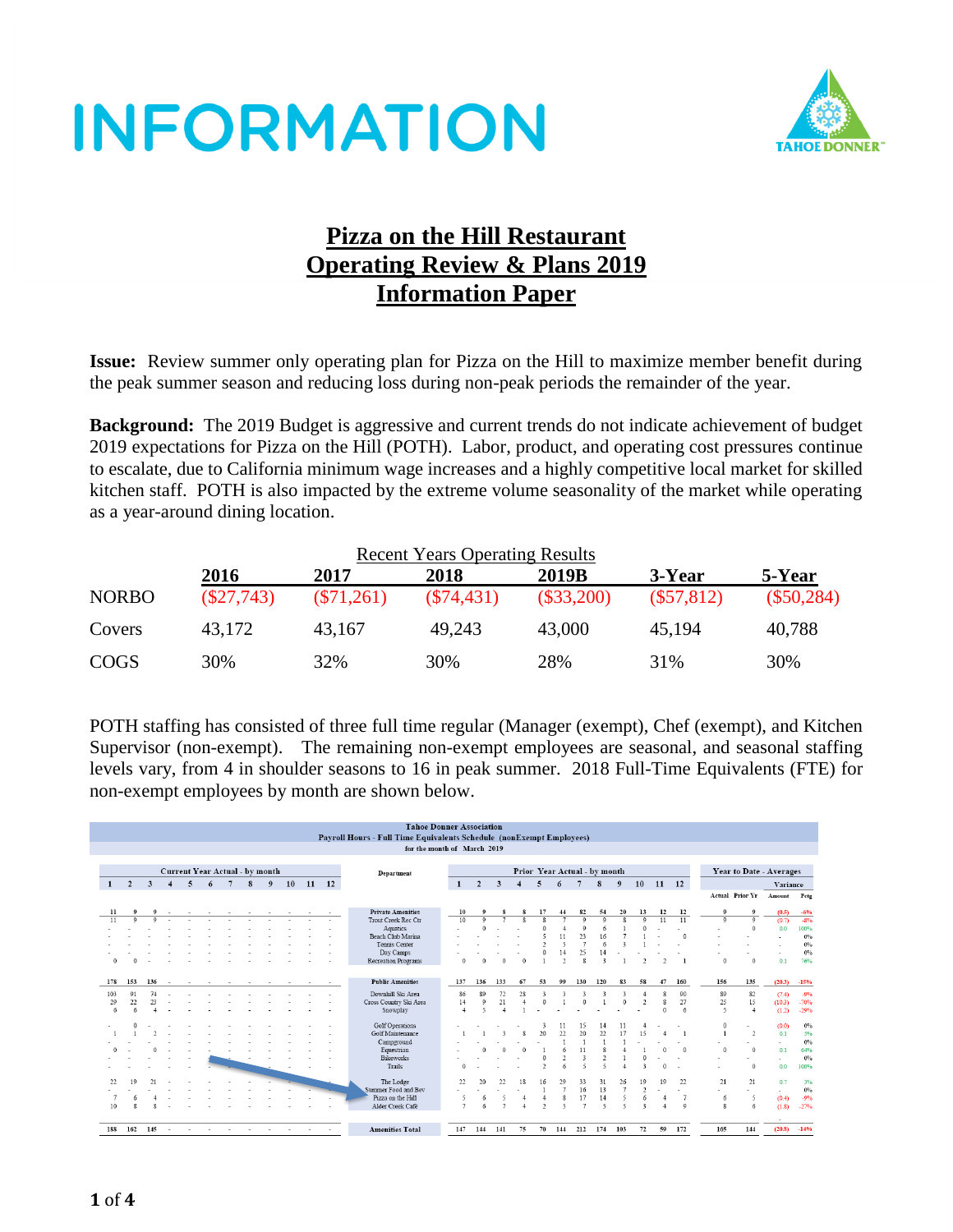

For years (~1980-2006) what is now POTH operated as a low-quality Italian restaurant know as Northwoods Restaurant or Clubhouse Bar & Grill. With the Lodge Restaurant & Pub (Lodge) opening in 2005, The Clubhouse Bar & Grill shifted to summer only in 2006 and was re-branded to Pizza on the Hill in 2007. Starting in 2008, POTH added the winter season becoming a year-around operation. In 2007, POTH was launched offering membership a family friendly establishment that was more casual than the original fine dining Lodge concept generated by outside consultants. The Lodge has since moved away from fine dining and developed as a high-quality bistro style establishment, along with the year-around opening of the Alder Creek Café' and Trailside Bar within the Alder Creek Adventure Center in 2016.

Over the years POTH has seen brand, menu, and demographic changes. Although it does well in the high summer season, it struggles to maintain financial and staffing stability the other 9 months of the year. During the summer, the membership and guests enjoy al fresco dining and an outdoor environment for their children to explore and play around the Northwood Clubhouse & Pool.

| 3-year Averages       | Annual    | Nov-Apr   | <b>May-Oct</b> | Jun-Jul-Aug |
|-----------------------|-----------|-----------|----------------|-------------|
| Revenue, \$ thousands | \$542     | \$199     | \$343          | \$250       |
| Costs, \$ thousands   | $(\$600)$ | $(\$243)$ | (\$357)        | $(\$237)$   |
| NORBO, \$ thousands   | $($ \$58) | $(\$44)$  | (\$14)         | \$13        |
| NORBO/owner           | (\$8.93)  | (\$6.84)  | $(\$2.10)$     | \$2.00      |
| Covers                | 45,194    | 16,598    | 28,596         | 20,834      |
| Covers % of Annual    | 100%      | 37%       | 63%            | 46%         |
| # of Months of Annual | 100%      | 50%       | 50%            | 25%         |

### **Planned Modifications:**

- 1. POTH will close April 28 until reopening June 13, 2019.
- 2. New Season and hours of operation
	- June 13th through September 1st (Labor Day Weekend)
	- Thursday through Monday, 5 days per week (no longer offer 7 days a week, nor lunch service during the summer)
	- $3pm 8:30 p.m.$
	- No longer offer lunch service during the summer at POTH. The Lodge and Alder Creek Café have lunch offerings during this time.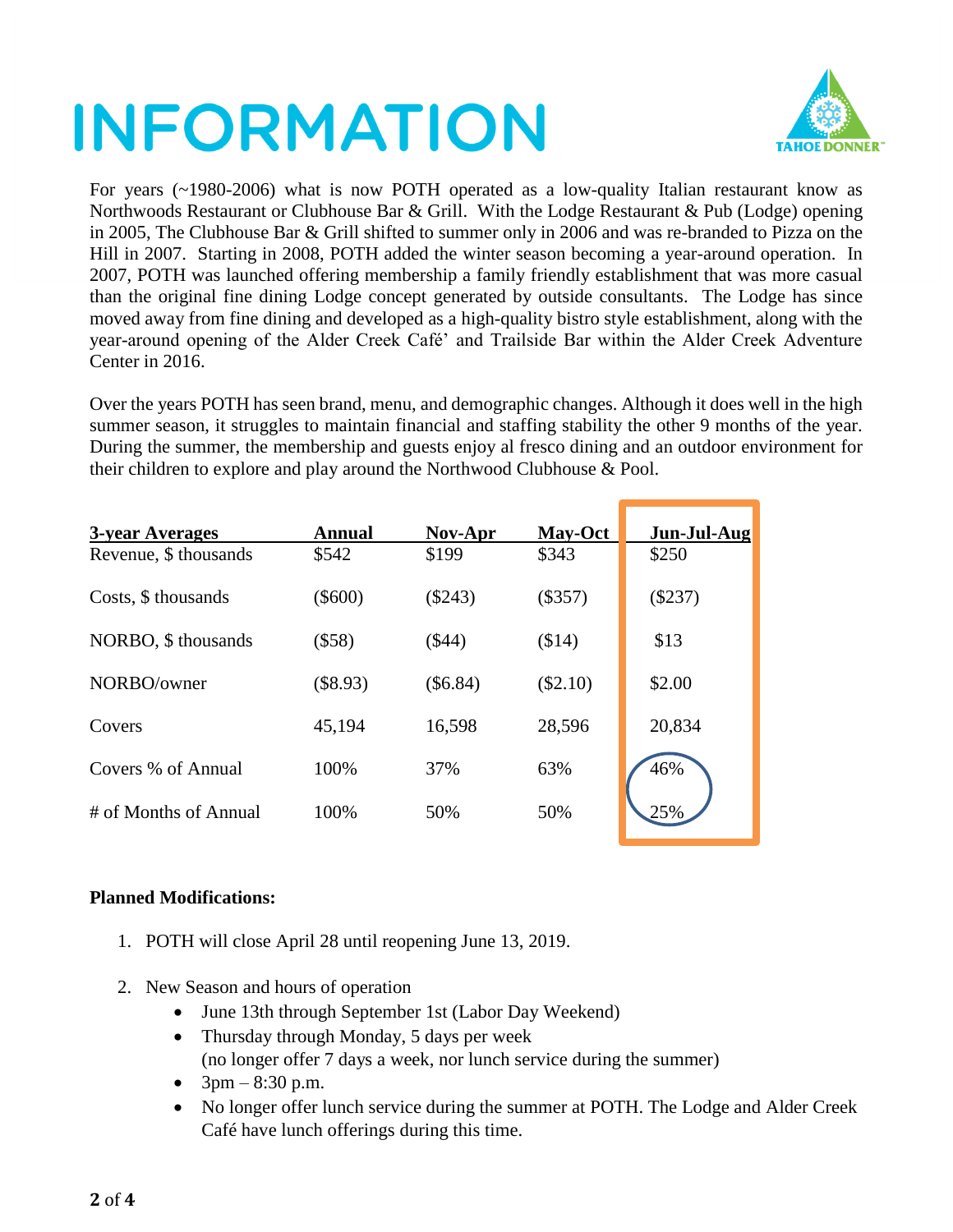

- 3. New Required Staffing
	- Director of Food & Beverage will provide an enhanced level of over-sight
	- The POTH Chef will oversee day to day operation and supervise kitchen and all back of house.
	- One front of house Supervisor/Bartender (Seasonal)
	- Second Bartender (Seasonal)
	- Limited seasonal kitchen staff made up of local and J-1 employees
	- Food Runners/bussing staff while implementing counter and online ordering system with table numbers (like Alder Creek Café)
- 4. Immediate Staffing Impacts
	- All staff will be laid off for month of May during closure for maintenance and vacations
	- Full-time Employees
		- i. Current POTH Manager has resigned moving out of area
		- ii. Chef would be taking PTO/Unpaid time off for month of May
		- iii. Kitchen Supervisor offered another similar TDA F&B position for a month
	- Season Employees
		- i. All other Pizza employees would end their seasonal employment until reopening in June
- 5. POTH Service Level Changes
	- We will follow a trending style and a similar model to the current Alder Creek Café. Eliminate table service and replace with counter service.
	- Guests will come in to bar/register stations to place orders with a staff member and receive a number stake to be placed on table. Food runners and bussers will deliver food and re-set tables.
	- Water and soda station will be moved to main dining area and become self-serve
	- Condiment and silverware stations will be set up for easy access of customers
	- Guests will be responsible for bussing their own tables, with back up bussers staffed.
- 6. Menu Changes
	- Menu will be simplified, smaller, and more defined along existing pricing, quality and offering. This will allow for more efficient service and decreased service wait time.
- 7. Off-Season (September May)
	- Reservation/Paid Event Room / Member Pot Luck Space with Kitchen and Bar setup options (Beer & Wine License retained year-around)
	- Expanded member telework area / meeting space for Northwood Clubhouse
	- Outside tent banquet space would continue to operate with paid bookings and catering or POTH kitchen support as arranged.
	- Other F&B operating models for the POTH space will be further reviewed in the Fall 2019.